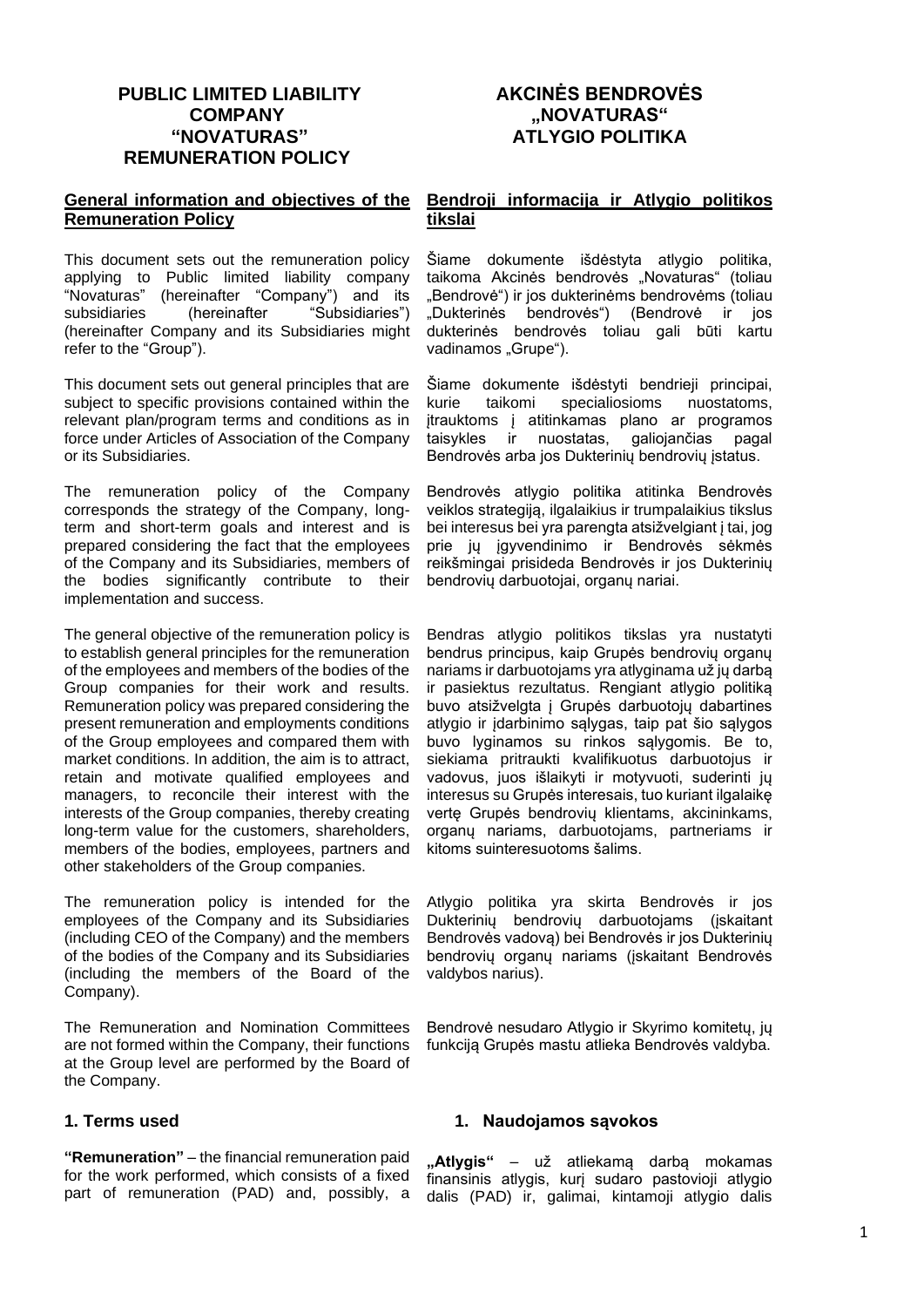variable part of the remuneration (KAD), other monetary remuneration (KPA) and other benefits; **"Remuneration Policy"**- this remuneration policy of AB "Novaturas";

**"The Company"** – AB "Novaturas";

**"CEO"** – the general manager of the Company;

**"Employee"** – a person working within the Company or its Subsidiary under the employment contract;

**"Subsidiary"** – the subsidiary of AB "Novaturas";

**"Group"** – the Company and its Subsidiaries.

### **2. Changes in the Remuneration Policy**

This new version of the Remuneration Policy contains the following significant changes compared to the previous version: (i) the Company no longer has a Remuneration and Nomination Committee which performs the functions of supervision and control of the Remuneration Policy; (ii) considering that the Company no longer has a Supervisory Board, changes are made to the Remuneration Policy in this regard; (iii) the terms and forms of payment of the variable remuneration are specified.

### **3. Management and Supervision**

CEO of the Company is responsible for the preparation of the Remuneration Policy. The Board of the Company is responsible for the continuous supervision of the Remuneration Policy and the implementation of its provisions.

The Remuneration Policy must be submitted to the general meeting of shareholders for approval at least every four years, as well as if there are significant changes in the Remuneration Policy.

The Company may deviate from the Remuneration Policy if such deviation is necessary to ensure the long-term interest and business continuity of the Group. Such deviations shall be announced immediately in the same manner as the Remuneration Policy.

### **4. Remuneration Principles**

The Company provides guiding principles that drive remuneration-related decision-making across every level of the Company and its subsidiaries.

#### **Company's remuneration principles:**

**Linking remuneration to performance and aligning with shareholders' interests** 

In making remuneration-related decisions, the Company focuses on long-term, riskadjusted performance and rewards

(KAD), kitas piniginis atlygis (KPA) bei kitos naudos;

"Atlygio politika" - ši AB "Novaturas" atlygio politika;

**"Bendrovė"** – AB "Novaturas";

**"Bendrovės vadovas"** – Bendrovės generalinis direktorius;

**"Darbuotojas"** – asmuo, dirbantis Bendrovėje ar jos Dukterinėje bendrovėje pagal darbo sutartį;

"Dukterinė bendrovė" – AB "Novaturas" dukterinė bendrovė;

**"Grupė"** – Bendrovė ir jos Dukterinės bendrovės.

#### **2. Atlygio politikos pasikeitimai**

Šioje naujai išdėstytoje Atlygio politikos redakcijoje atsiranda šie esminiai pakeitimai palyginus su ankstesne redakcija: (i) Bendrovėje nebelieka Atlygio ir Skyrimo komiteto, atliekančio Atlygio politikos priežiūros ir kontrolės funkciją; (ii) atsižvelgiant į tai, kad Bendrovėje nebėra Stebėtojų tarybos, atliekami su tuo susiję Atlygio politikos pakeitimai; (iii) patikslinamos kintamojo atlygio mokėjimo sąlygos ir formos.

### **3. Valdymas ir priežiūra**

Už Atlygio politikos parengimą atsakingas Bendrovės vadovas. Už Atlygio politikos nuolatinę priežiūrą bei jos nuostatų įgyvendinimą atsakinga Bendrovės valdyba.

Atlygio politika turi būti teikiama tvirtinti visuotiniam akcininkų susirinkimui ne rečiau kaip kas ketverius metus, taip pat, jei Atlygio politikoje yra reikšmingų pokyčių.

Bendrovė gali nukrypti nuo Atlygio politikos, jeigu toks nukrypimas būtinas siekiant užtikrinti Grupės ilgalaikius interesus ir veiklos testinuma. Apie tokius nukrypimus nedelsiant paskelbiama tokia pačia tvarka, kaip skelbiama pati Atlygio politika.

# **4. Atlygio principai**

Bendrovė nustato pagrindinius principus, kurie taikomi priimant sprendimus dėl atlygio visuose Bendrovės ir jos Dukterinių bendrovių lygiuose.

**Bendrovės atlygio principai:**

### ▪ **Atlygio susiejimas su rezultatais ir suderinimas su akcininkų interesais**

Priimdama su atlygiu susijusius sprendimus Bendrovė sutelkia dėmesį į ilgalaikius, pagal riziką įvertintus rezultatus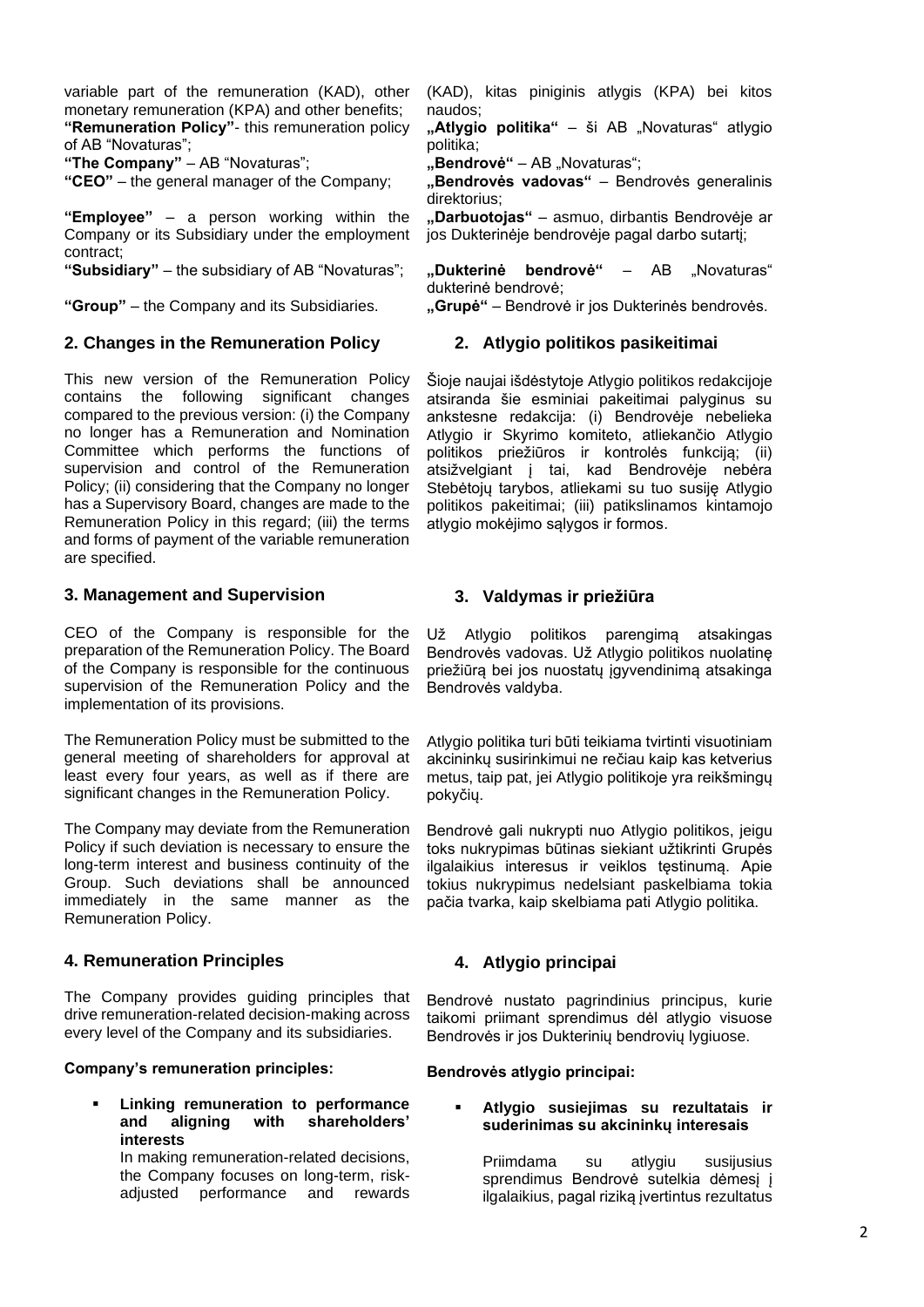performance that generate sustained value for the Company.

▪ **"Shared success" culture encouragement**

Teamwork should be encouraged and rewarded to foster a "shared success" culture.

Contributions should be considered across the Company, within business units, and at individual level when evaluating an Employee's performance.

### ▪ **Attracting and retaining top talents**

The Company's long-term success depends on the competence of its employees. The Company's remuneration system plays a significant role in its ability to attract, properly motivate and retain top talent.

Competitive and reasonable remuneration should help attract and retain the best talent to grow and sustain the Company's business, promote loyalty.

**Integrating risk management and remuneration**

Bodies of the Company should generate honest, fair and objective evaluations and identify individuals responsible for meaningful risk-related events and their accountability.

Remuneration practices must comply with applicable inside rules and regulations.

The Board of the Company shall adopt risk management, remuneration recovery, and repayment policies reliable enough to deter excessive risk-taking.

### ▪ **Good corporate governance**

Good corporate governance is fostered by oversight by Board of the Company of the<br>executive remuneration program. executive remuneration including defining the Company's remuneration principles, reviewing and approving the Company's overall incentive remuneration pools.

### ▪ **Transparency with shareholders**

Transparency to shareholders regarding the Company's Remuneration Policy is essential. In order to provide shareholders with enough information and context to ir atlygina už rezultatus, kurie sukuria Grupei ilgalaikę vertę.

### ▪ **Bendros sėkmės kultūros skatinimas**

Reikia skatinti ir apdovanoti už komandinį darbą, siekiant puoselėti bendros sėkmės kultūrą.

Vertinant Darbuotojo rezultatus, reikia atsižvelgti į indėlį visos Grupės mastu, verslo padaliniuose ir individualiame lygmenyje.

### ▪ **Gabiausių darbuotojų pritraukimas ir išlaikymas**

Ilgalaikę Grupės sėkmę lemia jos darbuotojų kompetencija. Grupės atlygio sistema daug prisideda prie jos gebėjimo pritraukti, tinkamai motyvuoti ir išlaikyti gabiausius žmones.

Konkurencingas ir protingas atlygis turi padėti pritraukti ir išlaikyti gabiausius žmones, reikalingus Grupės verslo augimui ir palaikymui, skatinti lojalumą.

# **Rizikos valdymo ir atlygio integracija**

Bendrovės organai turi atlikti vertinimus sąžiningai, teisingai ir objektyviai bei nustatyti asmenis, atsakingus už reikšmingus su rizika susijusius įvykius, ir jų atskaitomybę.

Atlygio skyrimo praktika turi atitikti atitinkamas vidines taisykles ir reglamentus.

Bendrovės valdyba nustatys patikimą rizikos valdymo, atlygio išieškojimo ir grąžinimo politiką, galinčią sulaikyti nuo per didelės rizikos.

# ▪ **Geros valdysenos praktika**

Geras įmonės valdymas palaikomas Bendrovės valdybos prižiūrint vadovų atlygio programą, įskaitant Grupės atlygio principų laikymąsi, bendrų Grupės išteklių, naudojamų skatinamajam atlygiui, peržiūrėjimą ir tvirtinimą.

### ▪ **Skaidrumas akcininkams**

Labai svarbu, kad akcininkai būtų skaidriai informuojami apie Atlygio politikos taikymą. Siekdama akcininkams suteikti pakankamai informacijos ir konteksto, kad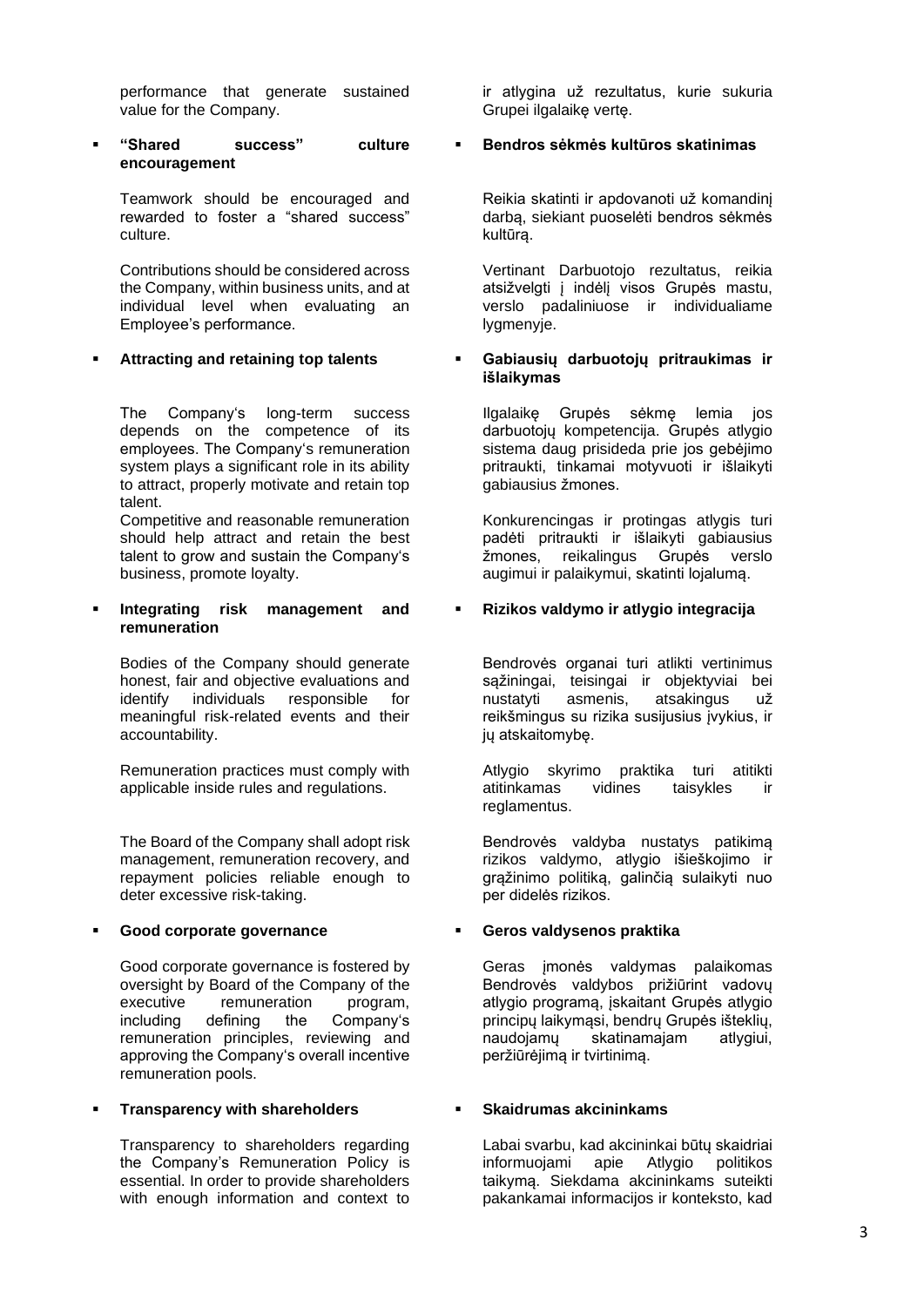assess its programs and practices, and their effectiveness, the Company discloses the material terms of its remuneration program, and any actions on the part of the Company in response to significant events, as appropriate.

### **Transparency with employees**

It must be clear to each Employee how his remuneration is determined and what performances, competencies and qualifications determine the amount of remuneration.

# ▪ **Flexibility**

In the event of the need to hire or retain an Employee who has a significant impact on the Group's operations or to manage the risks arising from the change of Employees, decisions may be made by the Group companies applying exceptions to this Remuneration Policy.

Employees are subject to equal system of remuneration without discrimination on grounds of sex, age, nationality, race, social status, religion, social orientation, etc.

Employment contracts are concluded for an indefinite period and, if necessary, for a temporary period. The employment contracts set the notice periods established in the legal acts regulating the legal relations of employment, the notice periods for CEO of the Company are set by the Board, taking into account the valid legal regulations and interest of the Company. Agreements with the members of the Board of the Company are concluded for the term of their cadence.

In order to attract and retain qualified executives and board members, they are insured by directors' and officers' liability insurance (D&O insurance). Decisions on insurance and its conditions at the Group level are made and implemented by the Board. The Group undertakes to reimburse the members of the supervisory and management bodies of the Group companies for legal cost arising from claims made by third parties in connection with performance of their functions, except in the event of willful misconduct or gross negligence approved by the competent national authority.

Deferred payments periods have not been set (except for the Company's share options).

galėtų įvertinti Grupės atlygio programas, praktiką ir jų efektyvumą, Bendrovė atskleidžia esmines taikomos atlygio programos sąlygas ir įgyvendinimo rezultatus.

### ▪ **Skaidrumas darbuotojams**

Kiekvienam Darbuotojui turi būti aišku, kaip nustatomas jo atlygis ir nuo kokių Darbuotojo darbo rezultatų, kompetencijų ir kvalifikacijos priklauso jo dydis.

# ▪ **Lankstumas**

Esant būtinybei pasamdyti ar išlaikyti svarbią reikšmę Grupės veiklai turintį Darbuotoją ar suvaldyti kylančias rizikas dėl Darbuotojų kaitos, Grupės bendrovėse gali būti priimami sprendimai taikant išimtis iš šios Atlygio politikos.

Darbuotojams taikoma vienoda atlygio apmokėjimo sistema, nediskriminuojant ju dėl lyties, amžiaus, tautybės, rasės, socialinės padėties, religijos, socialinės orientacijos ir pan.

Darbo sutartys sudaromos neterminuotam ir, pagal poreikį, terminuotam laikotarpiui. Darbo sutartyse nustatomi darbo teisinius santykius reglamentuojančiuose teisės aktuose nustatyti įspėjimo terminai, su Bendrovės vadovu sudaromoje darbo sutartyje įtvirtinti įspėjimo terminai yra nustatomi valdybos, atsižvelgiant į galiojantį teisinį reglamentavimą ir Bendrovės interesus. Sutartys su Bendrovės valdybos nariais sudaromos jų kadencijos laikotarpiui.

Siekiant pritraukti ir išlaikyti kvalifikuotus vadovus ir valdybos narius, jie yra draudžiami direktorių ir vadovų civilinės atsakomybės draudimu (*D&O insurance*). Sprendimus dėl draudimo ir jo sąlygų Grupės mastu priima ir įgyvendina valdyba. Grupės įmonių priežiūros ir valdymo organų nariams, Grupė įsipareigoja atlyginti bylinėjimosi išlaidas, kylančias dėl trečiųjų asmenų jiems reiškiamų reikalavimų, susijusių su jų funkcijų atlikimu, išskyrus valstybės kompetentingai institucijai pripažinus tokio asmens tyčią arba didelį neatsargumą.

Paskirto atlygio mokėjimo atidėjimo laikotarpiai (išskyrus Bendrovės akcijų opcionus) nėra nustatyti.

### **Measures taken to avoid conflicts of interest Priemonės interesų konfliktams išvengti**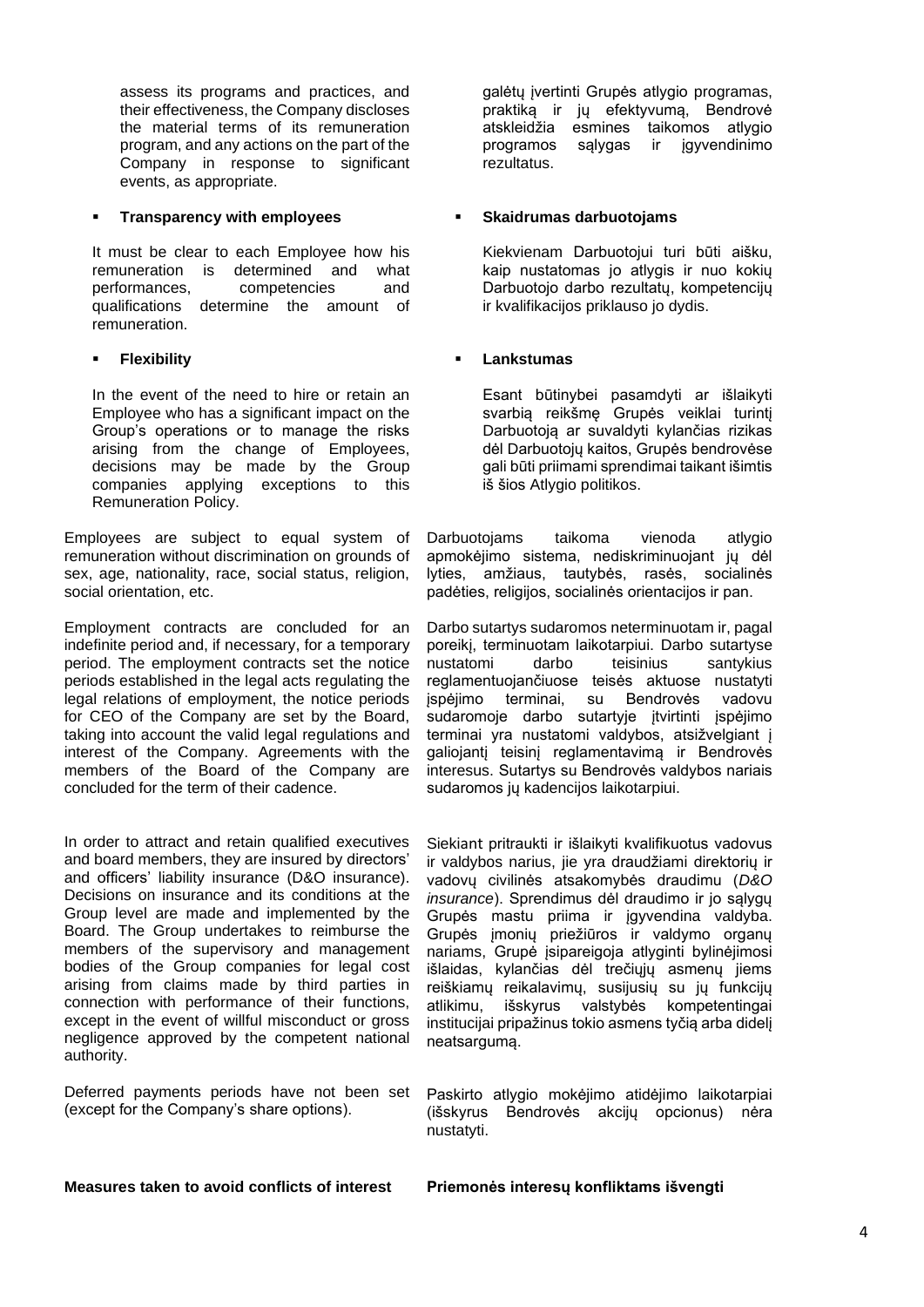The Company's remuneration governance practices contain a number of measures to avoid conflicts of interest, including the following:

- Part Board members of the Company are independent and together with the Board provides both independent oversight and control of the Company's Remuneration Policy and pay practices.
- Decisions on individual remuneration of Employees are made by the head of the respective Group company. The remuneration of the CEO and CFO is determined/approved by the Board of the Company. The Board of the Company also reviews the remuneration of high-paid (top level management) Employees as necessary.

# **5. Remuneration Structure**

The Company and its Subsidiaries ensure for its Employees a competitive and fair remuneration for results achieved by the Company, its Subsidiary and/or Group and the employee individually. The purpose of the Remuneration Policy is to retain existing and attract new employees to ensure business success.

### **Main components of remuneration:**

**Fixed part of remuneration (PAD)** – is the monthly salary specified in the employment contract, i.e. basic part of wage. PAD and its amount shall be determined in the Employees' employment contracts and shall be paid in accordance with the procedures established by law. Members of the elected bodies who have not concluded employment contracts with the Company may receive remuneration in the form prescribed by legal acts and in accordance with service provision contracts.

PAD for Employees of Group companies are reviewed and determined normally once a year. PAD for the Employees of the Company is determined by the CEO. PAD for the Employees of other Group companies is determined by the head of the Group company.

PAD is determined in accordance with the law and the internal procedures of the companies.

PAD for the Company's CEO and CFO is established by the Company's Board.

PAD is determined considering the level of responsibility, professional experience,

Bendrovės atlygio valdymo praktikoje numatomos įvairios priemonės, kaip išvengti interesų konfliktų, įskaitant nurodytas toliau:

- Dalis Bendrovės valdybos narių yra nepriklausomi ir kartu su Valdyba vykdo nepriklausomą Atlygio politikos ir mokėjimų praktikos priežiūrą bei kontrolę.
- Sprendimus dėl darbuotoju individualaus atlygio priima atitinkamos Grupės bendrovės vadovas. Bendrovės vadovo ir Bendrovės finansų direktoriaus atlyginimą nustato/tvirtina Bendrovės valdyba. Bendrovės valdyba, reikalui esant, taip pat peržiūri didelį atlyginimą gaunančių Darbuotojų (aukščiausių vadovų) atlygį.

# **5. Atlygio struktūra**

Bendrovė ir Dukterinės bendrovės Darbuotojams užtikrina konkurencingą ir teisingą atlygį už Bendrovės, Dukterinės bendrovės ir (arba) Grupės, taip pat darbuotojo asmeniškai pasiektus rezultatus. Atlygio politikos tikslas – išlaikyti esamus ir pritraukti naujus darbuotojus, siekiant užtikrinti verslo sėkmę.

# **Pagrindinės atlygio dalys:**

Pastovioji atlygio dalis (PAD) - darbo sutartyje nustatytas kasmėnesinis darbo užmokestis, t.y. bazinė darbo užmokesčio dalis. PAD ir jo dydis nustatomas Darbuotojų darbo sutartyse ir mokamas įstatymų nustatyta tvarka. Renkamų organų nariai, kurie nesudarę darbo sutarčių su Bendrove, gali gauti atlygį teisės aktų nustatyta forma ir pagal paslaugų sutartis.

PAD Grupės bendrovės Darbuotojams peržiūrimas ir nustatomas paprastai kartą per metus. Bendrovės Darbuotojams PAD nustato Bendrovės vadovas. Kitų Grupės bendrovių PAD nustato tos Grupės bendrovės vadovas.

PAD nustatomas remiantis teisės aktais ir bendrovių vidinėmis tvarkomis.

Bendrovės vadovui ir finansų direktoriui PAD nustato Bendrovės valdyba.

PAD nustatomas atsižvelgiant atsakomybės lygį, profesinę patirtį,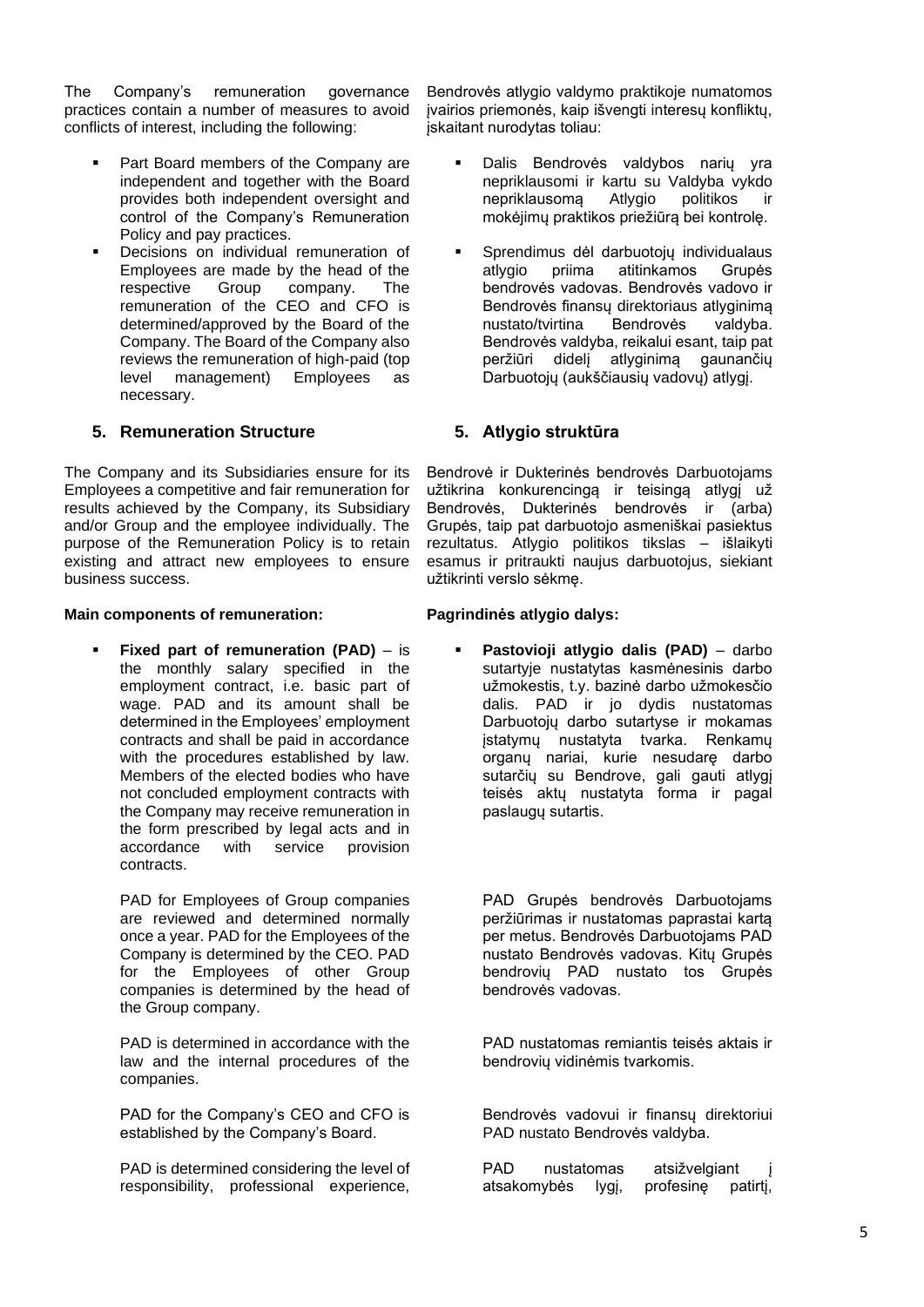personal qualities required for the position, market conditions.

Variable part of remuneration (KAD) annual, quarterly or monthly bonus or share options. KAD – is an additional remuneration for the Employee which is granted and paid at the initiative of the Company as a means of promoting and motivating Employees. KAD can be shortterm (bonuses, supplements for additional project) and long-term (share options). The purpose of KAD is to motivate Employees for his good performance, for good performance or results of Company or its department or all the Group. KAD may form significant part of the annual PAD and, in exceptional cases, may exceed the PAD for top management.

*Short – term incentives.* Annual bonuses are paid to top management based on the achievement of Group's net profit (or EBITDA) result (or other profitability indicator) and/or considering the change in the share price. The Board of the Company determines the specific results to be achieved by top-management, award criteria and the procedures for calculating bonuses.

Bonuses are paid to other Employees depending on the Group's net profit (or EBITDA) result (or other profitability indicator) and other objectively identifiable and measurable indicators. The specific results to be achieved and the procedure for calculating bonuses and award criteria shall be determined by CEO of the Company.

Board members may be paid royalties in accordance with procedures established by law.

*Long-term incentives.* Share options are granted to top management, Employees and members of the Board of the Company in accordance with the Rules for Granting Shares approved by the Company's shareholders' meeting and published on the Company's website.

The purpose of the rules for granting shares of the Company and granting the share options is to safeguard the business strategy, long term goals and interests of the Group by providing additional measures to motivate and retain professional, qualified and competent užimamoms pareigoms reikalingas asmenines savybes, rinkos sąlygas.

▪ **Kintamoji atlygio dalis (KAD)** – metinės, ketvirtinės ar mėnesinė premijos ar akcijų<br>opcionai. KAD – tai papildomas opcionai. KAD – tai Darbuotojo atlygis, kuris yra skiriamas ir mokamas Bendrovės iniciatyva, kaip Darbuotojų skatinimo ir motyvavimo priemonė. KAD gali būti trumpalaikė (premijos, priedai už konkretų projektą) ir ilgalaikė (akcijų opcionai). KAD skiriama paskatinti Darbuotojus už gerai atliktą darbą, Darbuotojo, Bendrovės ar jos padalinio, Grupės veiklą ar veiklos rezultatus. KAD gali sudaryti reikšmingą metinio PAD dalį ir išskirtiniais atvejais aukščiausios grandies vadovams gali viršyti PAD.

*Trumpalaikės skatinimo priemonės.*  Metiniai priedai (premijos) aukščiausiems vadovams mokami priklausomai nuo pasiekto Grupės grynojo pelno (arba EBITDA) rezultato (*ar kito pelningumo rodiklio*) ir/arba atsižvelgiant į akcijų kainos pokytį. Aukščiausiems vadovams konkrečius siektinus rezultatus ir premijų apskaičiavimo tvarką, skyrimo kriterijus nustato Bendrovės valdyba.

Priedai (premijos) kitiems darbuotojams mokami priklausomai nuo pasiekto Grupės grynojo pelno (arba EBITDA) rezultato (*ar kito pelningumo rodiklio*) ir kitų objektyviai nustatomų ir įvertinamų rodiklių. Konkrečius siektinus rezultatus ir premijų apskaičiavimo tvarką, skyrimo kriterijus nustato Bendrovės vadovas.

Valdybos nariams gali būti mokamos tantjemos įstatymų nustatyta tvarka.

*Ilgalaikės skatinimo priemonės.* Akcijų opcionai suteikiami aukščiausiems vadovams, Darbuotojams ir Bendrovės valdybos nariams vadovaujantis Bendrovės Akcijų suteikimo taisyklėmis, kurias tvirtina Bendrovės akcininkų susirinkimas ir kurios skelbiamos Bendrovės interneto puslapyje.

Bendrovės akcijų suteikimo taisyklėmis ir pagal jas suteikiamais akcijų opcionais siekiama užtikrinti Grupės veiklos strategiją, ilgalaikius tikslus ir interesus, papildomomis priemonėmis motyvuojant ir siekiant išlaikyti profesionalią, kvalifikuotą, kompetentingą, įvairiapusiškų žinių bei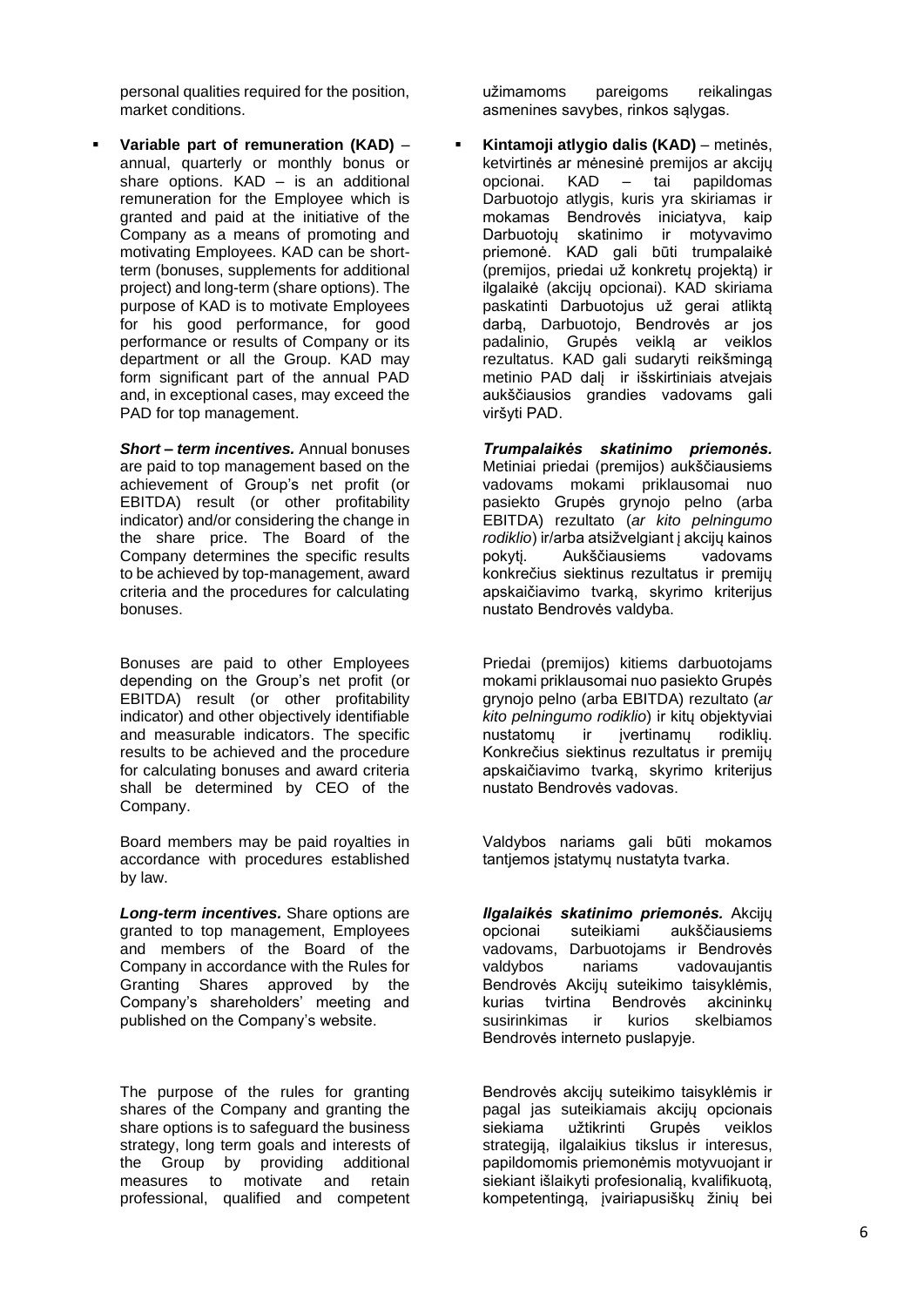team with diverse knowledge and experience and to encourage employees of the Group, Board members to contribute to the success of the Group, to increase the financial and property interests of employees and to promote long-term work in the Group, thus increasing the value of the Group and aligning long term interests of themselves and the Group.

### **Other monetary remuneration**

**Other monetary remuneration (KPA) –** supplements or other benefits; Employee may be paid a supplement for additional work, performance of additional functions not provided for in their employment contract and/or job description, or performance of additional tasks. Supplements is determined by the order of CEO of the Company or the head of the Subsidiary. The supplement is not included in the amount of PAD set for the Employee.

**Other benefits (KN)** – are benefits provided to the Employee that have a financial value but do not involve monetary bonuses, i.e. non-monetary benefits. The package of indirect financial benefits is selected taking into account the financial position and strategy of the Group or its individual company, as well as the principles of fairness, equality and transparency and the situation in the labor market.

### **Severance payments and non-competition**

In accordance with the national legal acts of the respective company of the Group, employees might be entitled to severance payments upon termination of their employment (except for certain termination grounds, such as on one's own will, due to the reasons attributable to the employees fault, etc.).

Group companies do not normally have prior arrangements for severance pay, supplementary pensions or early retirement arrangements, but in exceptional cases and subjects to the decisions of the relevant competent authority such arrangements are possible. The maximum possible severance pay for an Employee is the amount of his/her average salary for 12 (twelve) months, unless the Board decides to grant a higher severance pay in a specific case.

No termination benefits are paid upon resignation or removal of the respective member of the Board.

Non-competition agreements may be entered with the top management on the initiative of the Company.

patirties turinčią komandą ir skatinant Grupės Darbuotojus, valdybos narius prisidėti prie Grupės sėkmės, didinant darbuotojų finansinį, turtinį interesą bei skatinant ilgalaikį darbą Grupėje, taip didinant Grupės vertę ir suderinant ilgalaikius savo ir Grupės interesus.

#### **Kitas piniginis atlygis**

**Kitas piniginis atlygis (KPA)** – priemoka ar kitos išmokos; Darbuotojui gali būti mokama priemoka už papildomą darbą, papildomų funkcijų, nenumatytų jų darbo sutartyje ir (ar) pareiginiuose nuostatuose, vykdymą ar papildomų užduočių atlikimą. Priemoka nustatoma Bendrovės ar Dukterinės bendrovės vadovo įsakymu. Priemoka nėra įskaičiuojama į Darbuotojui nustatytą PAD dydį.

**Kitos naudos (KN)** – tai Darbuotojui suteikiama finansinę vertę turinti nauda, tačiau nesusijusi su piniginiais priedais, t.y. nepiniginės naudos. Netiesioginių finansinių naudų paketas parenkamas atsižvelgus į Grupės ar atskiros jos bendrovės finansinę padėtį ir strategiją, taip pat teisingumo, lygybės ir skaidrumo principus bei situaciją darbo rinkoje.

### **Išeitinės išmokos ir nekonkuravimas**

Pagal atitinkamos Grupės bendrovės nacionalinius teisės aktus, išeidami iš darbo darbuotojai gali turėti teisę į išeitinę išmoką (išskyrus tuos atvejus, kai darbo sutartis nutraukiama esant tam tikriems pagrindams, pavyzdžiui, kai išeinama savo noru, darbuotojas atleidžiamas dėl su jo kalte susijusių priežasčių ir pan.).

Grupės bendrovėse įprastai nėra taikomi išankstiniai susitarimai dėl išeitinių išmokų dydžių, dėl papildomų pensijų ar išankstinio išėjimo į pensiją sąlygų, tačiau išimtiniais atvejais ir atitinkamam kompetentingam organui nutarus, tokie susitarimai galimi. Maksimali galima išeitinė išmoka Darbuotojui - 12 (dvylikos) mėnesių jo vidutinio darbo užmokesčio suma, nebent atskiru Valdybos sprendimu konkrečiu atveju būtų nutarta skirti didesnę išmoką.

Valdybos nariams atsistatydinus arba atšaukus iš užimamų pareigų išeitinės išmokos nėra mokamos.

Bendrovės iniciatyva su aukščiausios grandies vadovais gali būti sudaromi nekonkuravimo susitarimai.

- **6. Language 6. Kalba**
-